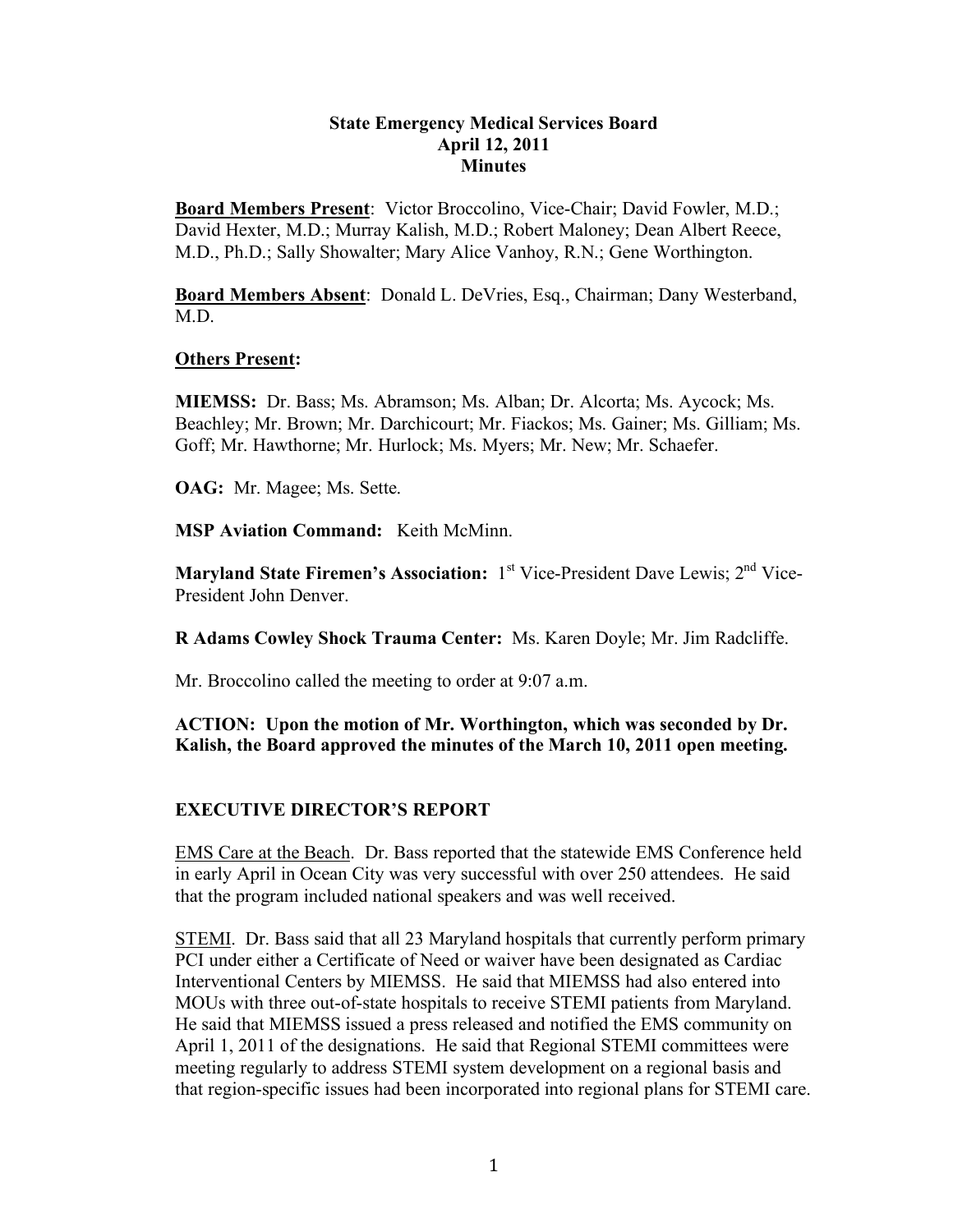Provider Continuing Education Requirements. Dr. Bass said that MIEMSS had received a letter from the Maryland State Firemen's Association indicating that many companies struggle to ensure that their providers have completed the Protocol updates each year. Dr. Bass said that MIEMSS would be working to ensure
that EMS
providers
complete
required
protocol
updates and
to
support EMS operational
programs
in
this
effort.

He
said
that
by
June
3,
MIEMSS
will provide each
jurisdiction
with
a
list
of
the
jurisdiction's
providers
who
have
not completed
the
required
protocol
update;
an
updated list
will
be
provided
to jurisdictions on July 1. In addition, MIEMSS will remind providers through emails,
EMS
Newsletter
articles,
and
other
methods
of
the
existing COMAR regulatory
requirement
to
submit
verification of
protocol update
completion along with
their
applications
for renewal.

eMEDS. Dr. Bass reported that the 30-day eMEDS pilot test was successful and the planned statewide roll-out would occur soon. He said that he hoped that the integration of all commercial services and jurisdictional programs would be completed by the end of calendar year 2011.

HC Standard. Dr. Bass said that MIEMSS had completed acceptance testing on the Health and Medical Dashboard contained within HC Standard. He said the Dashboard incorporates a number of programs, including the Maryland Health Alert Network, ESSENCE, and WebEOC, and also allows users to customize their Dashboard screen. He said that MIEMSS is beginning the implementation of the new Dashboard and has conducted multiple training sessions.

Yellow Alerts. Dr. Bass said that Yellow Alert data shows that 2010 alert utilization again decreased significantly from 2009, as it had from 2008 and since peaking in 2006. He said that re-routes continued to be markedly decreased as well.

Visit by NHTSA. Dr. Bass reported that DOT NHTSA Administrator, David Strickland, had recently visited MIEMSS to see the Maryland EMS System firsthand.

EMS Week. Dr. Bass said that May 15, 2011, through May 21, 2011, will be National EMS Week 2011, with May 18 set aside as Emergency Medical Services for Children

Day. He said this year's theme is *"EMS – Everyday Heroes*." He said that MIEMSS had received over 40 nominations for the Stars of Life Awards.

#### **STATEWIDE EMS ADVISORY COUNCIL**

Dr. Kalish reported that SEMSAC met on April 7, 2011, and approved the proposed changes to the protocols regarding Acute Ventilator Device Standards, Chronic Ventilator Device Standards, and Chronic Ventilated Patients.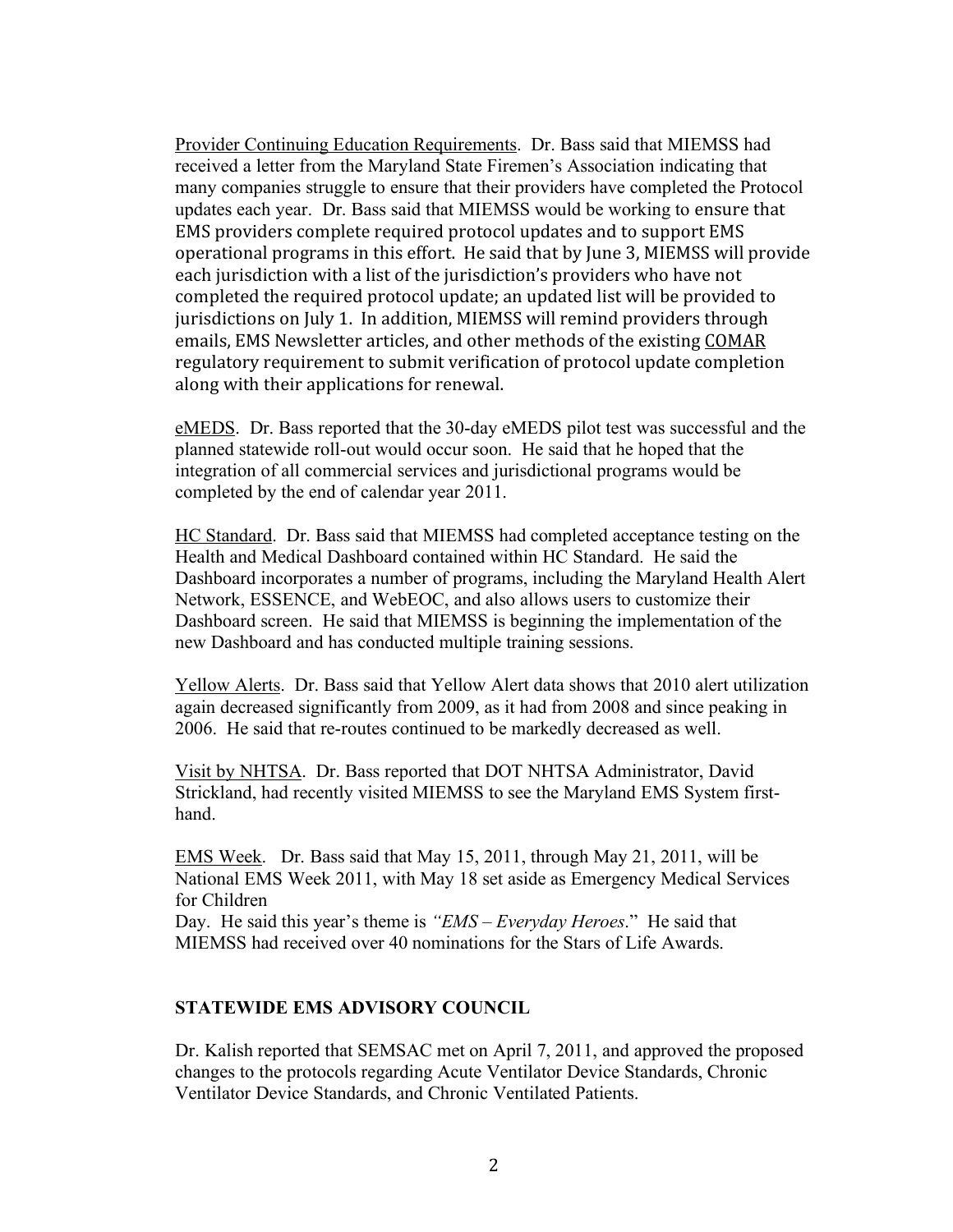## **R ADAMS COWLEY SHOCK TRAUMA CENTER**

Ms. Doyle reported that STC admissions are increased over the number in FY11, as well as the number budgeted. She said that OR cases were also increased over 2010. She said that the number of beds occupied by month was slightly increased over the same period last year and that there had been no capacity alerts during March 2011. Mr. Broccolino asked about the patient acuity level. Ms. Doyle said that acuity for patients in the ICU is very high, while acuity for some patients coming by protocol to the Trauma Receiving Unit is not as high.

Ms. Doyle reported on the STC's educational activities. She said that the third quarter had been very busy for educational outreach efforts. She also reminded the Board that the STC Gala would be held on Saturday, April  $16<sup>th</sup>$ .

# **LEGISLATIVE REPORT**

Ms. Gainer summarized the results of the legislative session for the EMS system. She said that the final operating budget contained provisions to require that beginning in 2014, revenues collected from the moving violation surcharge be credited to the EMS Operations Fund, after distribution of an amount set forth annually to the Charles W. Riley Fire and Emergency Medical Services Tuition Reimbursement Program. She said that the Department of Legislative Services projected that the moving violation surcharge produces about \$8.2 million annually.

Ms. Gainer said that the Joint Chairmen's report included language requesting a study
to
evaluate
the
legality,
feasibility,
and
ramifications
of
insurance
billing for
MSP
medevac
services.

She
said
that
legislature
had
approved
funding
for an
11th
MSP
helicopter,
as
well
as
funding
for
a
flight
simulator.

She
also
said that the capital budget included funding for MIEMSS to address a communications
cabling
problem,
for
UMMS
for
their
Trauma,
Critical Care
and Emergency
Expansion
Project,
and
for
Johns
Hopkins
Medicine
for
their Cardiovascular
and
Critical
Care
Tower.

# **UPDATE ON ACTIVITIES**

Maryland State Firemen's Association. Second Vice-President Lewis reported on the efforts of the MSFA during the legislative session. He reminded the Board members of the upcoming MSFA Annual Convention in Ocean City in June and invited them to attend.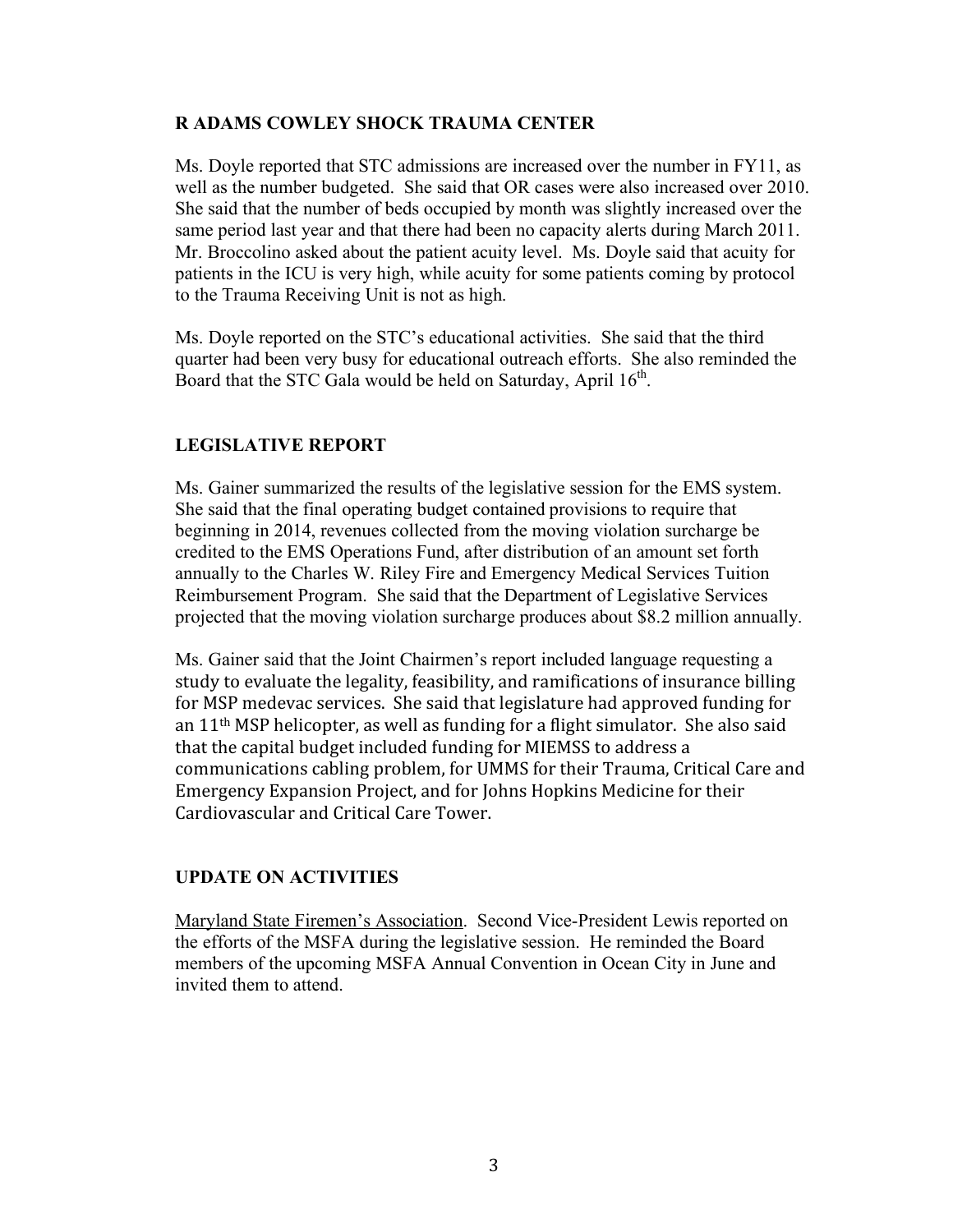## **OLD BUSINESS**

Comprehensive
Stroke
Center
Regulations.

Ms.
Aycock
presented
to
the
Board for information a draft of the Comprehensive Stroke Center regulations. She said
that
the
draft
had
been
developed
with
input
from
the
stroke
community, including
physicians
and
hospitals.

She
said
the
draft
had
been
posted
to
the MIEMSS
website
and
a
link
to
the
draft
had
been
included
in the
Maryland Hospital
Association
newsletter.

She
said
that
several
informal
comments received
had
asked
whether
the
draft
would
alter
any
EMS
protocols
currently in
place.

She
said
that
the
draft
would
not
alter any
EMS
protocols
currently
in place.

She
said
that
in
May,
the
Board
would
be
asked
to
vote
on
the
draft
for promulgation
as
a
draft
regulation.

# **NEW BUSINESS**

Ventilator Protocol Modification. Dr. Alcorta presented proposed modifications to the Ventilator Protocol. He said that pressure support is currently shown as a mandatory requirement. He said that the proposed modification would change this requirement from "mandatory" to "strongly recommended" since programs with ventilators that lack pressure support would otherwise have to purchase new ventilators by July 1 in order to be in compliance. Also, under the "Chronic Ventilated Patient," the existing protocols lack a well-defined window during which time the change to the ventilator setting would have occurred. The proposed modification addresses this by defining the window to be "within 24 hours."

Dr. Hexter asked when the protocol change would become effective. Dr. Alcorta responded that it would become effective immediately upon Board approval.

## **ACTION: Upon the motion of Dean Reece which was seconded by Dr. Hexter, the Board approved the modification to the Ventilator Protocol.**

Proposed Changes to Regulations. Mr. Magee presented to the Board for information draft regulation changes.

- Incorporation by Reference. The draft changes to COMAR 30.01.02.01 would update the EMS Protocols and the Trauma Data Dictionaries that are incorporated by reference into Title 30 regulations.
- Trauma / Specialty Center Designation. The draft changes to different provisions of COMAR 30.08.02 would: 1) clarify that electronic applications for designation are allowed; 2) recognize CON waivers; 3) extend time for designation decisions to 90 days; and 4) modify site review requirements for re-verification purposes.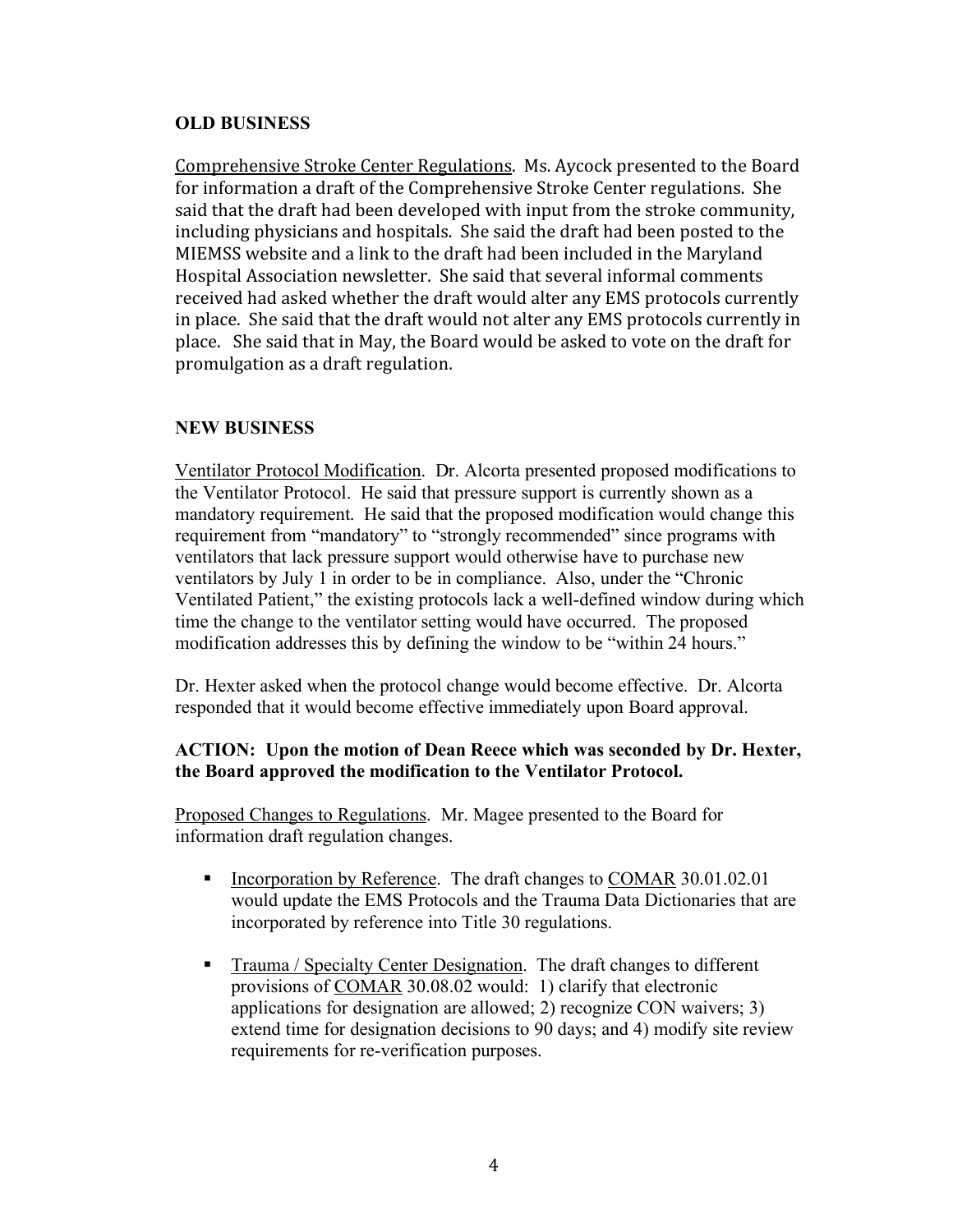Educational Program Approval. The draft changes to COMAR 30.04.02.12, 30.04.03.17, and 30.04.04.15, would expand the conditions of provisional approval for education programs.

Mr. Magee said that he anticipated asking the Board in May to approve the draft changes for promulgation as proposed regulations.

Mr. Broccolino announced that the Board would be retiring to Executive Session, after which it would reconvene in Open Session.

## **ACTION: Upon the motion of Dr. Kalish, which was seconded by Ms. Showalter, the Board adjourned to Executive Session.**

The purpose of the closed session was to carry out administrative functions under State Government Article §10-502(b), to obtain legal advice from counsel under State Government Article § 10-508 (a) (7), and to discuss certain site reviews and maintain certain records and information in confidence as required by Health Occupations Article §14-506 (b) under State Government Article § 10-508(a) (13).

The closed session was attended by:

**Board Members Present**: Victor Broccolino, Vice Chair; David Fowler, M.D.; David Hexter, M.D.; Murray Kalish, M.D.; Robert Maloney; Dean Albert Reece, M.D., Ph.D.; Sally Showalter; Mary Alice Vanhoy, R.N.; Gene Worthington.

**Board Members Absent**: Donald L. DeVries, Esq., Chairman; Dany Westerband, M.D.

# **Others Present:**

**MIEMSS:** Dr. Bass; Dr. Alcorta; Ms. Aycock; Ms. Beachley; Mr. Fiackos; Ms. Gainer; Ms. Goff; Ms. Myers; Mr. Schaefer.

**OAG:** Mr. Magee; Ms. Sette.

The Board approved the closed session minutes from the March 10, 2011, meeting.

The Board was provided information on the determination of an application for designation as a freestanding emergency medical facility; an application for designation as a primary stroke center; and an application for designation as an eye trauma center.

The Board was provided information on Memoranda of Understanding with out-ofstate Cardiac Interventional Centers.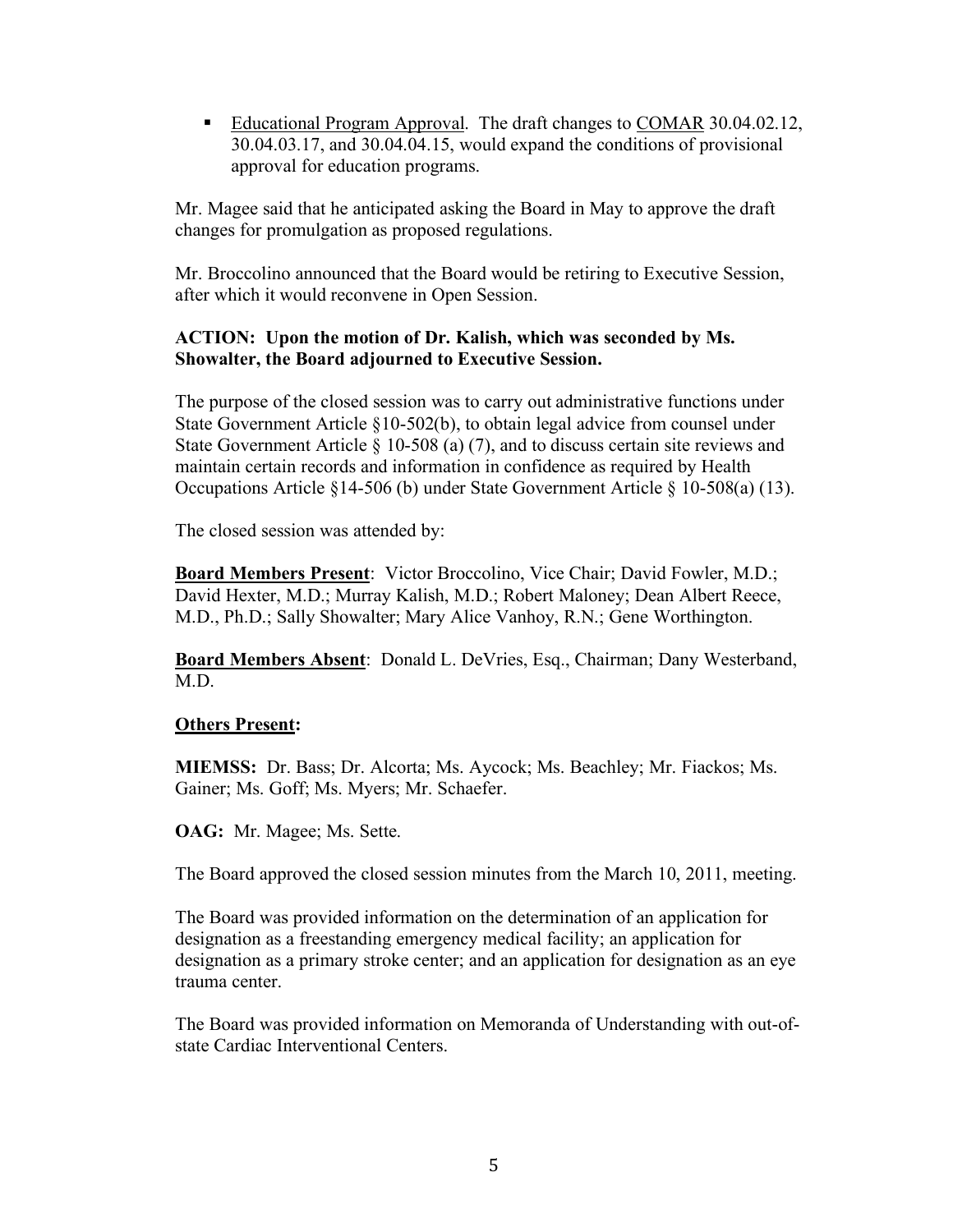The Board was provided information regarding the results of site surveys of EMS Educational Programs.

The Board reviewed SEMSAC appointments.

The Board considered provider disciplinary cases.

## **The Board reconvened into Open Session at 10:58 a.m.**

**Board Members Present**: Victor Broccolino, Vice-chair; David Fowler, M.D.; David Hexter, M.D.; Murray Kalish, M.D.; Robert Maloney; Sally Showalter; Mary Alice Vanhoy, R.N.; Gene Worthington.

**Board Members Absent:** Donald L. DeVries, Esq., Chairman; Dean Albert Reece, M.D., Ph.D.; Dany Westerband, M.D.

## **Others Present:**

**MIEMSS**: Dr. Bass; Dr. Alcorta; Ms. Gainer; Ms. Goff; Ms. Schaefer.

**OAG:** Mr. Magee; Ms. Sette.

**ACTION: Upon the motion of Ms. Showalter, which was seconded by Dr. Hexter, the Board voted to approve Memoranda of Understanding between MIEMSS and each of the following out-of-state Cardiac Interventional Centers:**

- **Bayhealth – Kent General Hospital – Dover, DE**
- **Christiana Hospital – Newark, DE**
- **Washington Hospital Center – Washington, DC**

**ACTION: Upon the motion of Dr. Hexter, which was seconded by Ms. Showalter, and with Ms. Vanhoy abstaining, the Board voted to approve the designation of the Germantown Emergency Center as a Freestanding Emergency Medical Facility.**

**ACTION: Upon the motion of Dr. Hexter, which was seconded by Ms. Showalter, and with Mr. Broccolino abstaining, the Board voted to approve the designation of the Wilmer Eye Institute at Johns Hopkins Hospital as an Eye Trauma Center.**

**ACTION: Upon the motion of Dr. Fowler, which was seconded by Dr. Hexter, and with Ms. Vanhoy abstaining, the Board voted to approve:**